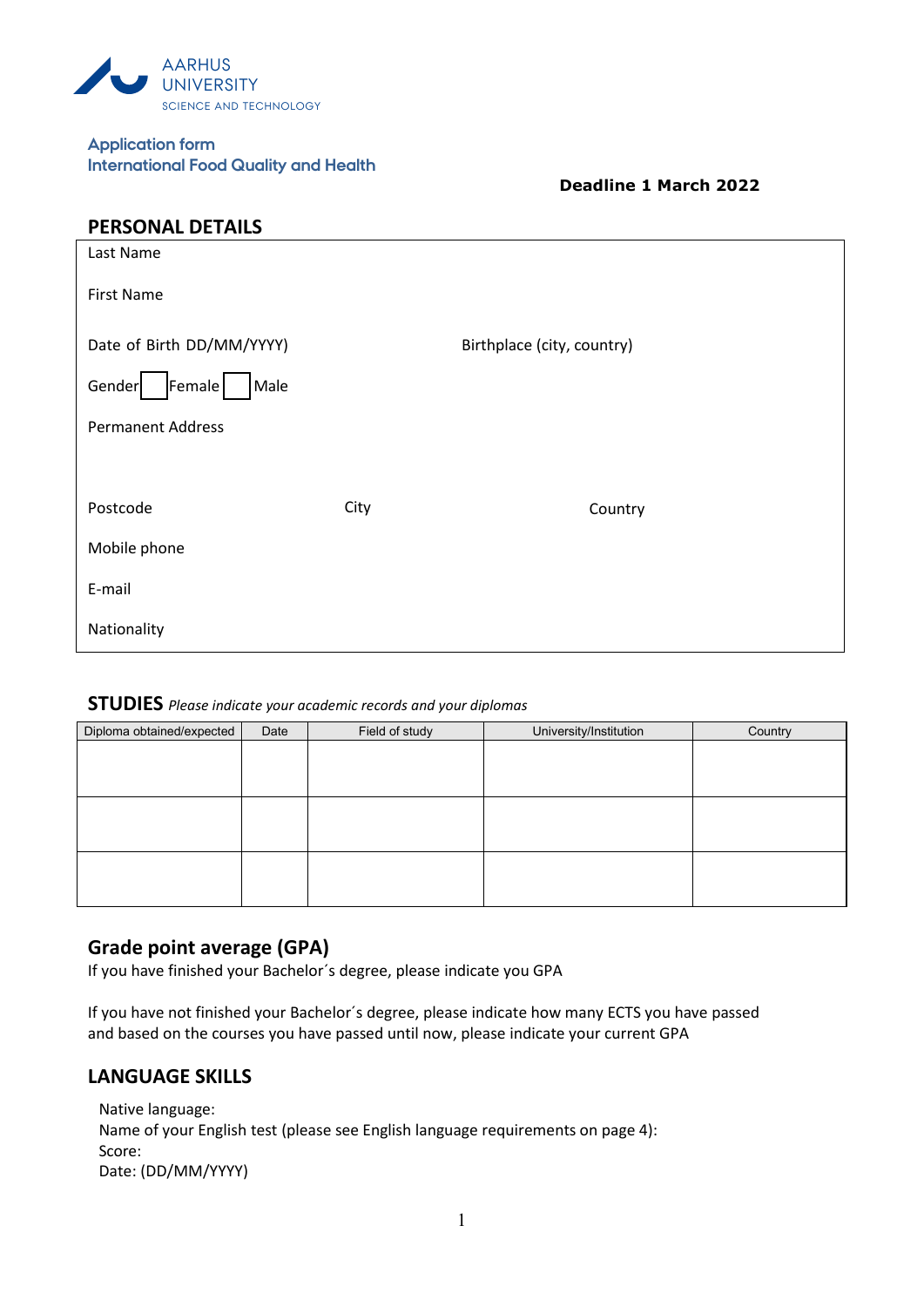

### **Application form International Food Quality and Health**

**CHECKLIST** *The following list is to help you check that you have fully completed the application form. Please ensure that you have enclosed all required documents:*

| Completed and signed application form                                                                                                                                                                                                                                                                                               |  |
|-------------------------------------------------------------------------------------------------------------------------------------------------------------------------------------------------------------------------------------------------------------------------------------------------------------------------------------|--|
| If you already have a bachelor diploma, you must send this together with an English translation<br>showing examination subjects and results for each examination.                                                                                                                                                                   |  |
| If you have not yet finished your bachelor degree, you must send a transcript of records, along with<br>an English translation, showing the examination subjects and results you have achieved so far. The<br>documents must be officially certified by your home institution.                                                      |  |
| Official descriptions of relevant courses to be completed after the application deadline.                                                                                                                                                                                                                                           |  |
| An official description of the marking scale used at your home university.                                                                                                                                                                                                                                                          |  |
| Documentation of your language qualifications.                                                                                                                                                                                                                                                                                      |  |
| Motivation letter where you describe your academic interests and reasons for applying (maximum 1)<br>A4 page).                                                                                                                                                                                                                      |  |
| Summary of official course descriptions in English briefly describing the contents of your specific BA<br>courses or other information that will contribute to describing the contents of your Bachelor's degree<br>programme (eg. projects or major assignments relevant for the MSc in International Food Quality<br>and Health). |  |

*Applications will not be reviewed until all documents have been received. Candidates are responsible for ensuring that all documents are submitted on time.*

## **STATEMENT OF UNDERSTANDING**

I hereby certify that to the best of my knowledge the information provided in this application and in the enclosures with this application is accurate, complete, and honestly presented.

I certify that all information submitted on my behalf is authentic.

I understand and agree that any inaccurate or misleading information, as well as any omission of information, will be result in the cancellation of any offer of admission.

| Date<br>(DD/MM/YYYY) | Signature (by hand) |
|----------------------|---------------------|
|                      |                     |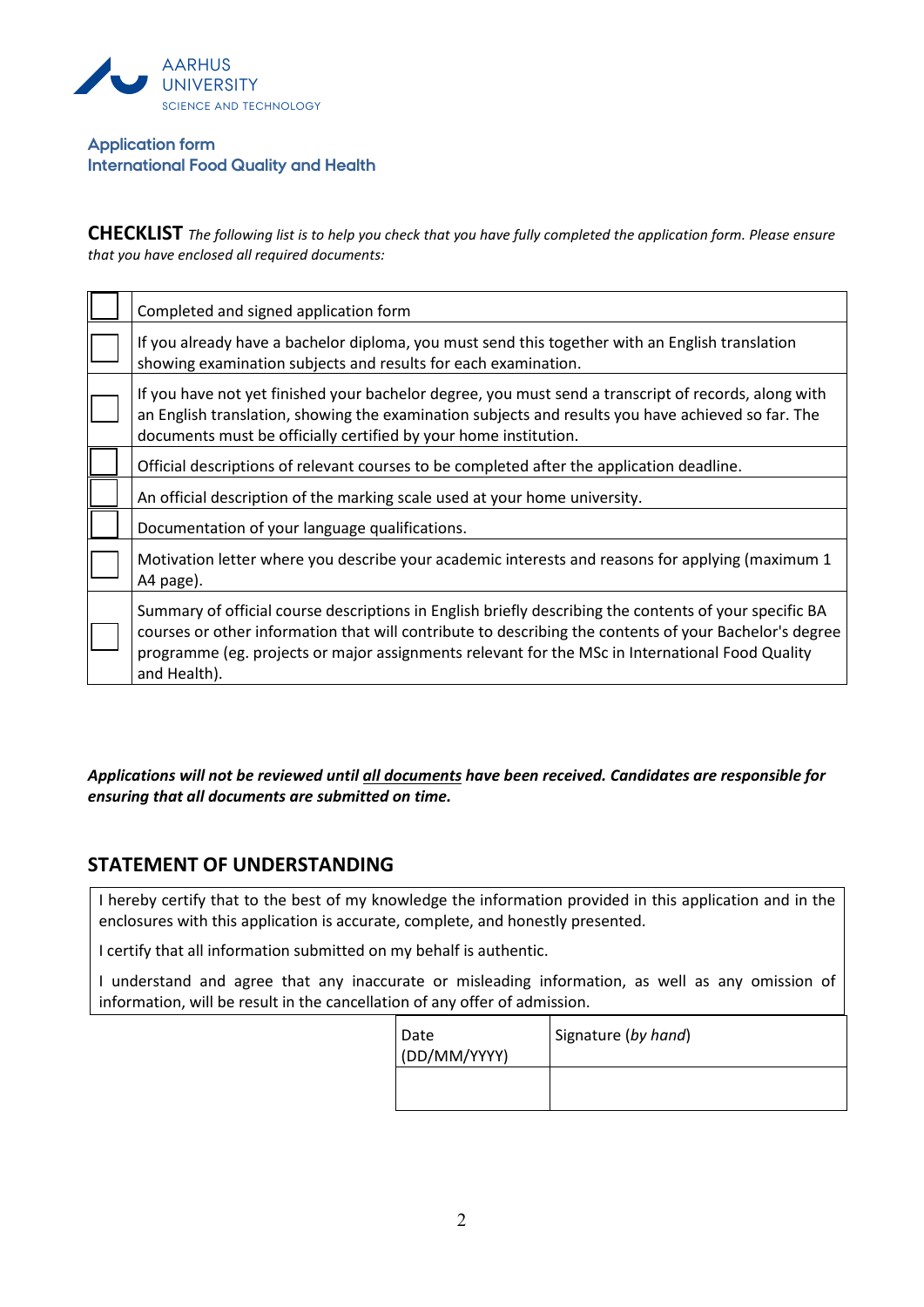

**Application form International Food Quality and Health**

## **APPLICATION DEADLINE**

Application deadline: **1 March 2022**

## **ACADEMIC ADMISSION REQUIREMENTS**

Admission requires a natural science bachelor's degree from a suitable major, or a Social Science Bachelor´s degree with a natural science focus.

The following Bachelor degree programmes give direct access to the Master's degree programme in International Food Quality and Health:

- Molecular Biology with focus on nutrition (AU)
- Chemical Engineering and Food Technology (BEng) (AU)
- Food Science (UCPH/DTU)

The following Bachelor's degrees can also give admission: Nutrition and Health, Biology, Chemistry, Food Engineering, Food Technology and Agriculture, Food and Environment. The Bachelor degree programmes must at least include a basic course in statistics and biochemistry.

According to national legislation in China, Chinese citizens cannot apply for admission to International Food Quality and Health through a Danish university. Instead, Chinese Citizens must apply for admission through University of Chinese Academy of Sciences.

#### **Selection Criteria**

In evaluating qualified applicants, the admissions committee assesses each applicant on the basis of the following criteria:

1. Academic background (75%)

2. Other relevant experiences (25%)

#### **Academic background:**

This criteria includes average mark of BSc degree and the average mark of relevant courses weighted after the study load (ECTS credits)

#### **Other relevant experiences:**

Relevant work experience, BSc projects, laboratory projects etc.

The assessment is based on the supplied documented information and can, thus, not include marks/grades obtained after application deadline